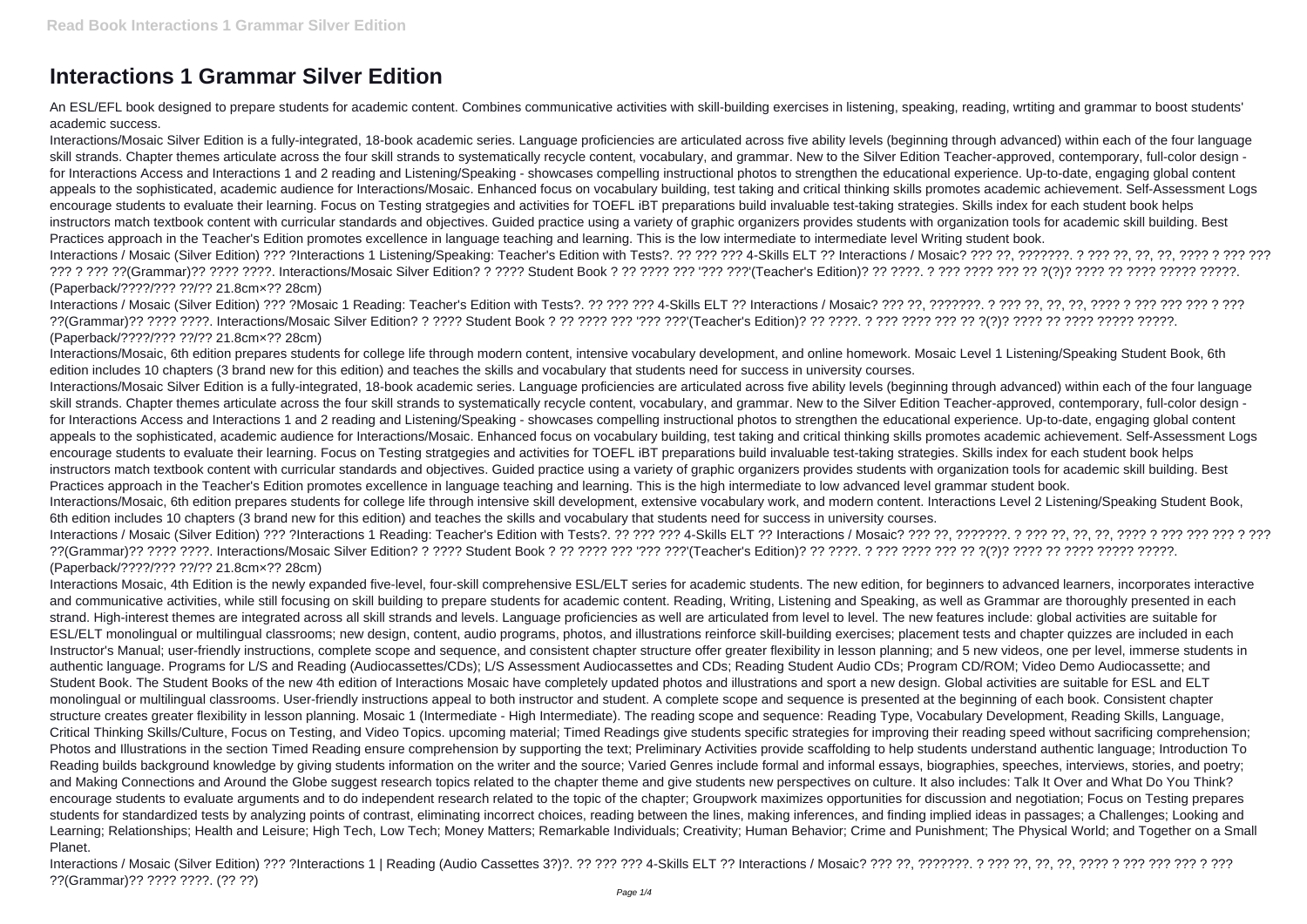Interactions/Mosaic Silver Edition is a fully-integrated, 18-book academic series. Language proficiencies are articulated across five ability levels (beginning through advanced) within each of the four language skill strands. Chapter themes articulate across the four skill strands to systematically recycle content, vocabulary, and grammar. New to the Silver Edition Teacher-approved, contemporary, full-color design for Interactions Access and Interactions 1 and 2 reading and Listening/Speaking - showcases compelling instructional photos to strengthen the educational experience. Up-to-date, engaging global content appeals to the sophisticated, academic audience for Interactions/Mosaic. Enhanced focus on vocabulary building, test taking and critical thinking skills promotes academic achievement. Self-Assessment Logs encourage students to evaluate their learning. Focus on Testing stratgegies and activities for TOEFL iBT preparations build invaluable test-taking strategies. Skills index for each student book helps instructors match textbook content with curricular standards and objectives. Guided practice using a variety of graphic organizers provides students with organization tools for academic skill building. Best Practices approach in the Teacher's Edition promotes excellence in language teaching and learning. This is the high beginning to low intermediate Writing student book. Interactions / Mosaic (Silver Edition) ??? ?Interactions 1 Grammar: Teacher's Edition with Tests?. ?? ??? ??? 4-Skills ELT ?? Interactions / Mosaic? ??? ??, ???????. ? ??? ??, ??, ??, ???? ? ??? ??? ??? ? ??? ??(Grammar)?? ???? ????. Interactions/Mosaic Silver Edition? ? ???? Student Book ? ?? ???? ??? '??? ???'(Teacher's Edition)? ?? ????. ? ??? ???? ??? ?? ?(?)? ???? ?? ???? ????? ?????. (Paperback/????/??? ??/?? 21.8cm×?? 28cm)

Interaction Mosaic Edn 5: Writing Student Book Interactions/Mosaics Silver Edition is a fully integrated, 18-book series that prepares students for academic success. Language proficiencies are articulated from the beginning through advanced levels within each of the four language skill strands. Chapter themes articulate across the four skill strands to promote systematic recycling of vocabulary and grammar. Unique Features of Interactions/Mosaic Silver Edition Contemporary, full-color design - for Interactions Access and Interactions 1 and 2 Reading and Listening/Speaking - showcases compelling instructional photos to strengthen the educational experience. Up-to-date, engaging global content appeals to the sophisticated, academic audience for Interactions/Mosaic. Enhanced focus on vocabulary building, test taking, and critical thinking skills promotes academic achievement. Self-Assessment Logs encourage students to evaluate their learning. Focus on Testing strategies and activities for TOEFL ®iBT preparation build invaluable test-taking strategies. Skills index for each student book helps instructors match textbook content with curricular standards and objectives. Guided practice with using a variety of graphic organizers provides students with organization tools for academic skill building. Best Practices approach in the Teacher's Edition promotes excellence in language teaching and learning. Interactions Level 1 Grammar Student Book plus Key Code for E-CourseMcGraw-Hill

Interactions/Mosaic Silver Edition is a fully-integrated, 18-book academic series. Language proficiencies are articulated across five ability levels (beginning through advanced) within each of the four language skill strands. Chapter themes articulate across the four skill strands to systematically recycle content, vocabulary, and grammar. New to the Silver Edition Teacher-approved, contemporary, full-color design - for Interactions Access and Interactions 1 and 2 reading and Listening/Speaking - showcases compelling instructional photos to strengthen the educational experience. Up-to-date, engaging global content appeals to the sophisticated, academic audience for Interactions/Mosaic. Enhanced focus on vocabulary building, test taking and critical thinking skills promotes academic achievement. Self-Assessment Logs encourage students to evaluate their learning. Focus on Testing stratgegies and activities for TOEFL iBT preparations build invaluable test-taking strategies. Skills index for each student book helps instructors match textbook content with curricular standards and objectives. Guided practice using a variety of graphic organizers provides students with organization tools for academic skill building. Best Practices approach in the Teacher's Edition promotes excellence in language teaching and learning. This is the low intermediate to intermediate level Grammar student book.

Interactions/Mosaic prepares students for university classes by fully integratingevery aspect of student life. Based on 28 years of classroom-tested best practices,the new and revised content, fresh modern look, and new online component make this the perfect series for contemporary classrooms. Highlights of the 6th Edition¿¿ Full color design for all levels<sub>ic</sub> All new photos showcase a modern, multi-cultural university experience ic. More than 60 new words have been added in each book to help studentsdeal with today's communication demands. ¿¿ All books contain 3 completely new chapters wit a special focus on globaltopics and digital life. ¿¿ All the reading and listening texts have been thoroughly updated.

Interactions/Mosaic Silver Edition is a fully-integrated, 18-book academic series. Language proficiencies are articulated across five ability levels (beginning through advanced) within each of the four language skill strands. Chapter themes articulate across the four skill strands to systematically recycle content, vocabulary, and grammar. New to the Silver Edition Teacher-approved, contemporary, full-color design - for Interactions Access and Interactions 1 and 2 reading and Listening/Speaking - showcases compelling instructional photos to strengthen the educational experience. Up-to-date, engaging global content appeals to the sophisticated, academic audience for Interactions/Mosaic. Enhanced focus on vocabulary building, test taking and critical thinking skills promotes academic achievement. Self-Assessment Logs encourage students to evaluate their learning. Focus on Testing stratgegies and activities for TOEFL iBT preparations build invaluable test-taking strategies. Skills index for each student book helps instructors match textbook content with curricular standards and objectives. Guided practice using a variety of graphic organizers provides students with organization tools for academic skill building. Best Practices approach in the Teacher's Edition promotes excellence in language teaching and learning. This set of audio CDs is designed to accompany the high beginning to low intermediate level Listening/Speaking student book with audio highlights.

Interactions/Mosaic Silver Edition is a fully-integrated, 18-book academic series. Lanugage proficiencies are articulated across five ability levels (beginning through advanced) within each of the four language skill strands. Chapter themes articulate across the four skill strands to systematically recycle content, vocabulary, and grammar. New to the Silver Edition Teacher-approved, contemporary, full-color design - for Interactions Access and Interactions 1 and 2 reading and Listening/Speaking - showcases compelling instructional photos to strengthen the educational experience. Up-to-date, engaging global content appeals to the sophisticated, academic audience for Interactions/Mosaic.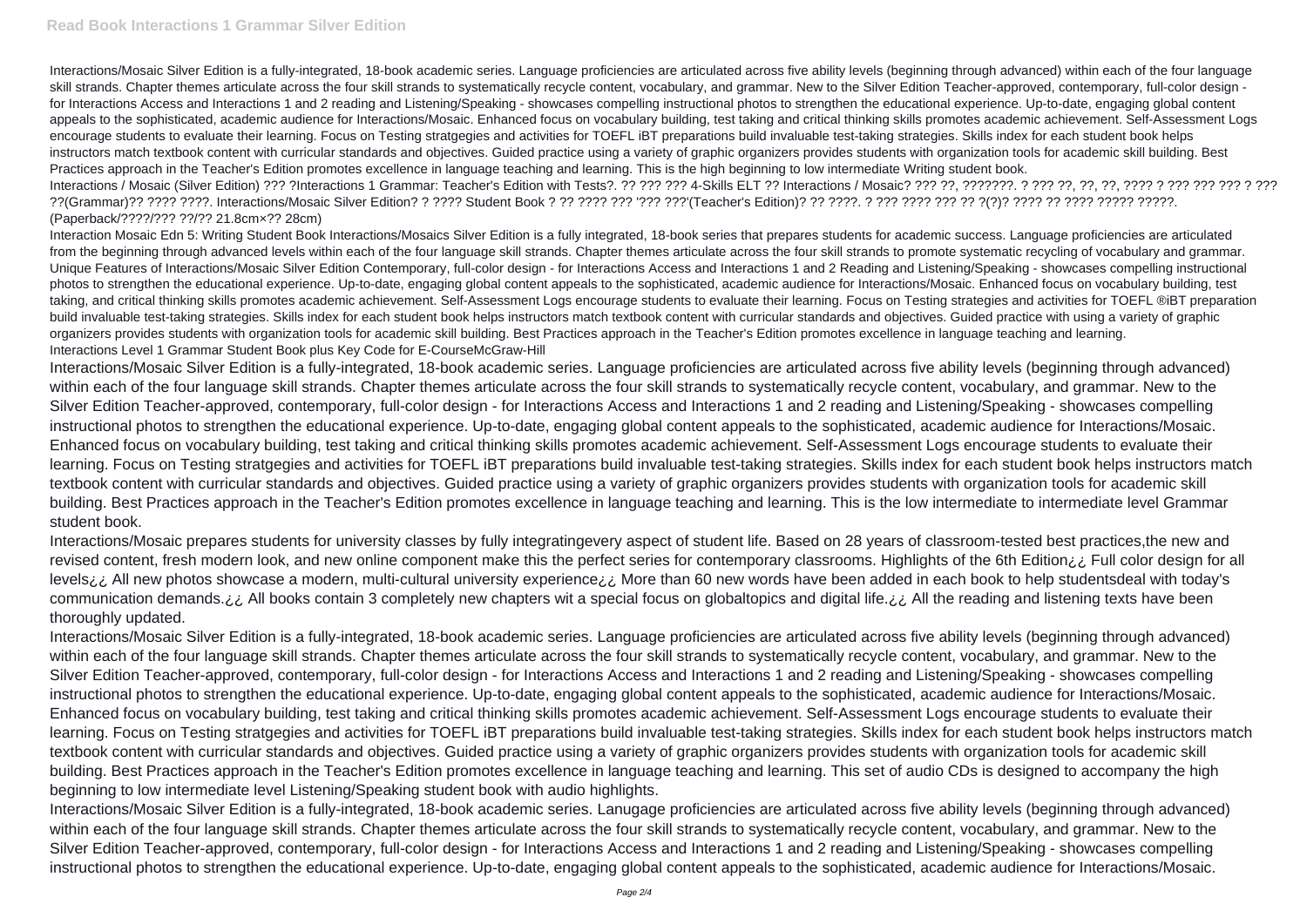Enhanced focus on vocabulary building, test takingm and critical thinking skills promotes academic achievement. Self-Assessment Logs encourage students to evaluate their learning. Focus on Testing stratgegies and activities for TOEFL iBT preparations build invaluable test-taking strategies. Skills index for each student book helps instructors match textbook content with curricular standards and objectives. Guided practice using a variety of graphic organizers provides students with organization tools for academic skill building. Best Practices approach in the Teacher's Edition promotes excellence in language teaching and learning. This high beginning to low intermediate level Reading student book is accompanied by a key code for e-course access.

Interactions/Mosaic Silver Edition is a fully-integrated, 18-book academic series. Lanugage proficiencies are articulated across five ability levels (beginning through advanced) within each of the four language skill strands. Chapter themes articulate across the four skill strands to systematically recycle content, vocabulary, and grammar. New to the Silver Edition Teacher-approved, contemporary, full-color design - for Interactions Access and Interactions 1 and 2 reading and Listening/Speaking - showcases compelling instructional photos to strengthen the educational experience. Up-to-date, engaging global content appeals to the sophisticated, academic audience for Interactions/Mosaic. Enhanced focus on vocabulary building, test takingm and critical thinking skills promotes academic achievement. Self-Assessment Logs encourage students to evaluate their learning. Focus on Testing stratgegies and activities for TOEFL iBT preparations build invaluable test-taking strategies. Skills index for each student book helps instructors match textbook content with curricular standards and objectives. Guided practice using a variety of graphic organizers provides students with organization tools for academic skill building. Best Practices approach in the Teacher's Edition promotes excellence in language teaching and learning. This low intermediate to intermediate level Reading student book is accompanied by a key code for e-course access.

The gripping first installment in New York Times bestselling author Tahereh Mafi's Shatter Me series. One touch is all it takes. One touch, and Juliette Ferrars can leave a fully grown man gasping for air. One touch, and she can kill. No one knows why Juliette has such incredible power. It feels like a curse, a burden that one person alone could never bear. But The Reestablishment sees it as a gift, sees her as an opportunity. An opportunity for a deadly weapon. Juliette has never fought for herself before. But when she's reunited with the one person who ever cared about her, she finds a strength she never knew she had. And don't miss Defy Me, the shocking fifth book in the Shatter Me series! Interactions / Mosaic (Silver Edition) ??? ?Interactions 2 Reading: Teacher's Edition with Tests?. ?? ??? ??? 4-Skills ELT ?? Interactions / Mosaic? ??? ??, ???????. ? ??? ??, ??, ??, ???? ? ??? ??? ??? ? ??? ??(Grammar)?? ???? ????. Interactions/Mosaic Silver Edition? ? ???? Student Book ? ?? ???? ??? '??? ???'(Teacher's Edition)? ?? ????. ? ??? ???? ??? ?? ?(?)? ???? ?? ???? ????? ?????. (Paperback/????/??? ??/?? 21.8cm×?? 28cm)

Interactions/Mosaic Silver Edition is a fully-integrated, 18-book academic series. Language proficiencies are articulated across five ability levels (beginning through advanced) within each of the four language skill strands. Chapter themes articulate across the four skill strands to systematically recycle content, vocabulary, and grammar. New to the Silver Edition Teacher-approved, contemporary, full-color design for Interactions Access and Interactions 1 and 2 reading and Listening/Speaking - showcases compelling instructional photos to strengthen the educational experience. Up-to-date, engaging global content appeals to the sophisticated, academic audience for Interactions/Mosaic. Enhanced focus on vocabulary building, test taking and critical thinking skills promotes academic achievement. Self-Assessment Logs encourage students to evaluate their learning. Focus on Testing stratgegies and activities for TOEFL iBT preparations build invaluable test-taking strategies. Skills index for each student book helps instructors match textbook content with curricular standards and objectives. Guided practice using a variety of graphic organizers provides students with organization tools for academic skill building. Best Practices approach in the Teacher's Edition promotes excellence in language teaching and learning. This is the high intermediate to low advanced level Writing student book. Part of the five-level, four-skill comprehensive ESL/ELT series, this title is suitable for academic students. It incorporates interactive and communicative activities, while focusing on skill building to prepare

Interactions / Mosaic (Silver Edition) ??? [Interactions 1 | Listening and Speaking]. ?? ??? ??? 4-Skills ELT ?? Interactions / Mosaic? ??? ??, ???????. ? ??? ??, ??, ??, ???? ? ??? ??? ??? ? ??? ??(Grammar)?? ???? ????. ???? ?? ???? ?? ??? ? ???? ????? ?????. ?? ? ???? ?? ??? ?? Activity? ????? ?? ??? ??? ????? ????. (Paperback/????/?? 20cm×?? 25.4cm) Interactions / Mosaic (Silver Edition) ??? ?Interactions 2 Listening/Speaking: Teacher's Edition with Tests?. ?? ??? ??? 4-Skills ELT ?? Interactions / Mosaic? ??? ??, ???????. ? ??? ??, ??, ??, ???? ? ??? ??? ??? ? ??? ??(Grammar)?? ???? ????. Interactions/Mosaic Silver Edition? ? ???? Student Book ? ?? ???? ??? '??? ???'(Teacher's Edition)? ?? ????. ? ??? ???? ??? ?? ?(?)? ???? ?? ???? ????? ?????. (Paperback/????/??? ??/?? 21.8cm×?? 28cm)

Interactions/Mosaic Silver Edition is a fully-integrated, 18-book academic series. Language proficiencies are articulated across five ability levels (beginning through advanced) within each of the four language skill strands. Chapter themes articulate across the four skill strands to systematically recycle content, vocabulary, and grammar. New to the Silver Edition Teacher-approved, contemporary, full-color design for Interactions Access and Interactions 1 and 2 reading and Listening/Speaking - showcases compelling instructional photos to strengthen the educational experience. Up-to-date, engaging global content appeals to the sophisticated, academic audience for Interactions/Mosaic. Enhanced focus on vocabulary building, test taking and critical thinking skills promotes academic achievement. Self-Assessment Logs encourage students to evaluate their learning. Focus on Testing stratgegies and activities for TOEFL iBT preparations build invaluable test-taking strategies. Skills index for each student book helps instructors match textbook content with curricular standards and objectives. Guided practice using a variety of graphic organizers provides students with organization tools for academic skill building. Best Practices approach in the Teacher's Edition promotes excellence in language teaching and learning. This is the intermediate to high intermediate level Grammar student book. Interactions/Mosaic, 6th edition prepares students for college life through intensive skill development, extensive vocabulary work, and modern content. Interactions Level 1 Reading Student Book, 6th edition includes 10 chapters (3 brand new for this edition) and teaches the skills and vocabulary that students need for success in university courses.

Interactions / Mosaic (Silver Edition) ??? ?Interactions 1 Writing: Teacher's Edition with Tests?. ?? ??? ??? 4-Skills ELT ?? Interactions / Mosaic? ??? ??, ???????. ? ??? ??, ??, ??, ???? ? ??? ??? ??? ? ??? ??(Grammar)?? ???? ????. Interactions/Mosaic Silver Edition? ? ???? Student Book ? ?? ???? ??? '??? ???'(Teacher's Edition)? ?? ????. ? ??? ???? ??? ?? ?(?)? ???? ?? ???? ????? ?????. (Paperback/????/??? ??/?? 21.8cm×?? 28cm)